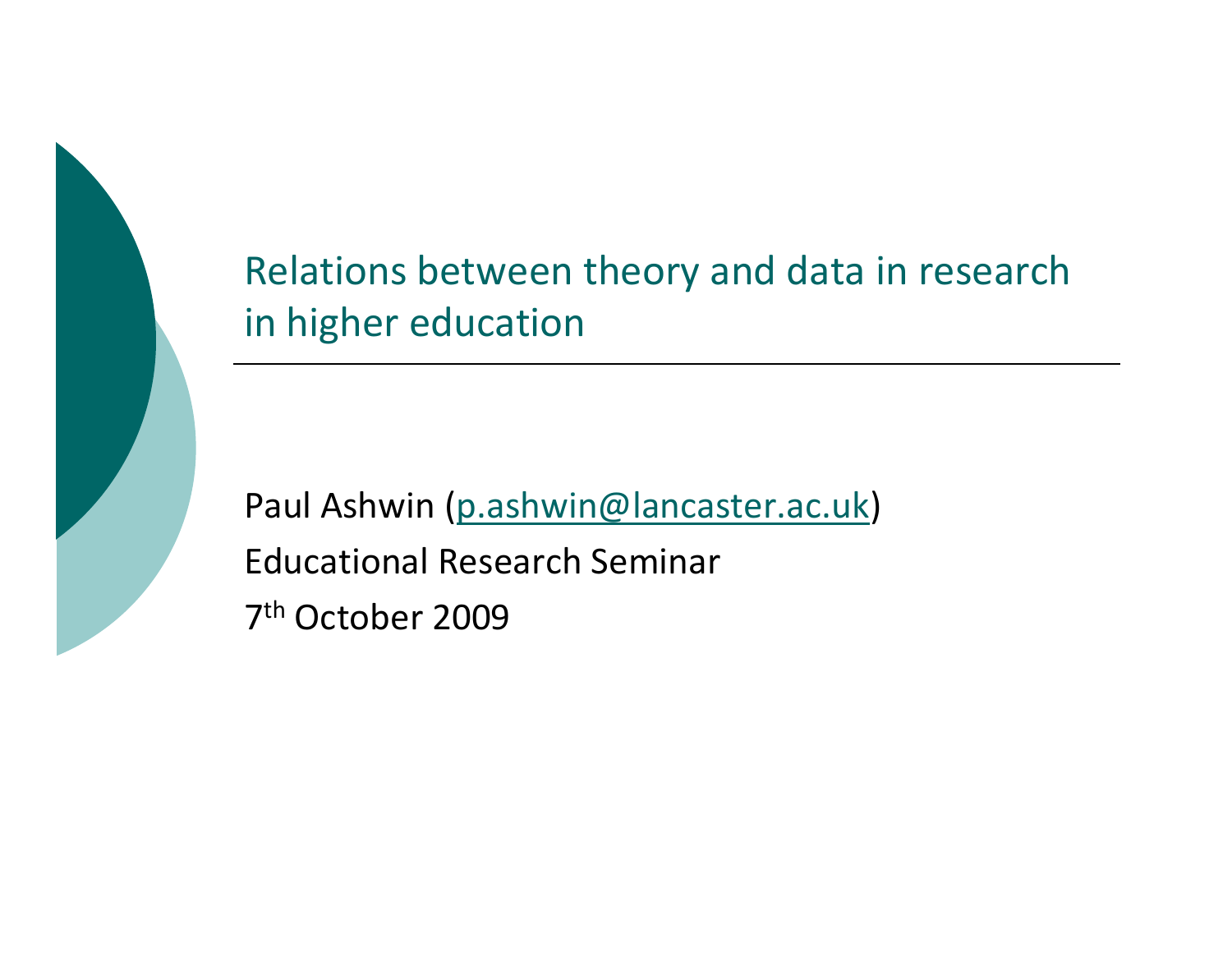#### **Structure**

- $\blacktriangleright$  Introductions;
- > Theory in higher education research;
- Caveats;
- $\triangleright$  My position on the relation between theory and data;
- $\blacktriangleright$  Method;
- Outcomes;
- Provocative conclusions;
- Ways forward.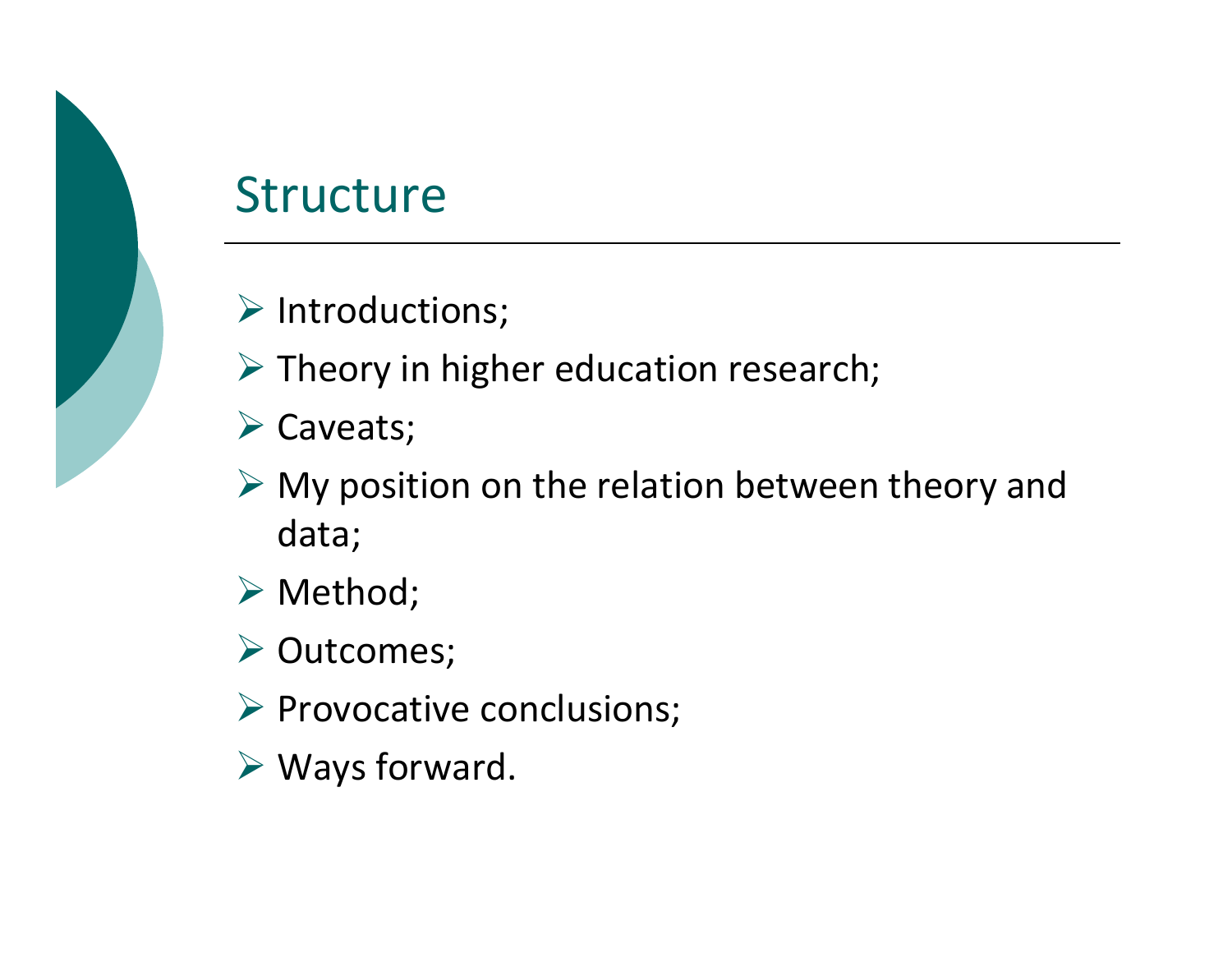## Introductions

- Interest in theory-method relations, comes from previous work on structure and agency in teachinglearning interactions in higher education (Ashwin 2008, 2009);
- $\triangleright$  I am interested in how empirical research can be used to develop theory;
- $\triangleright$  In this paper interested in how higher education researchers set up relations between theory and method in journal articles.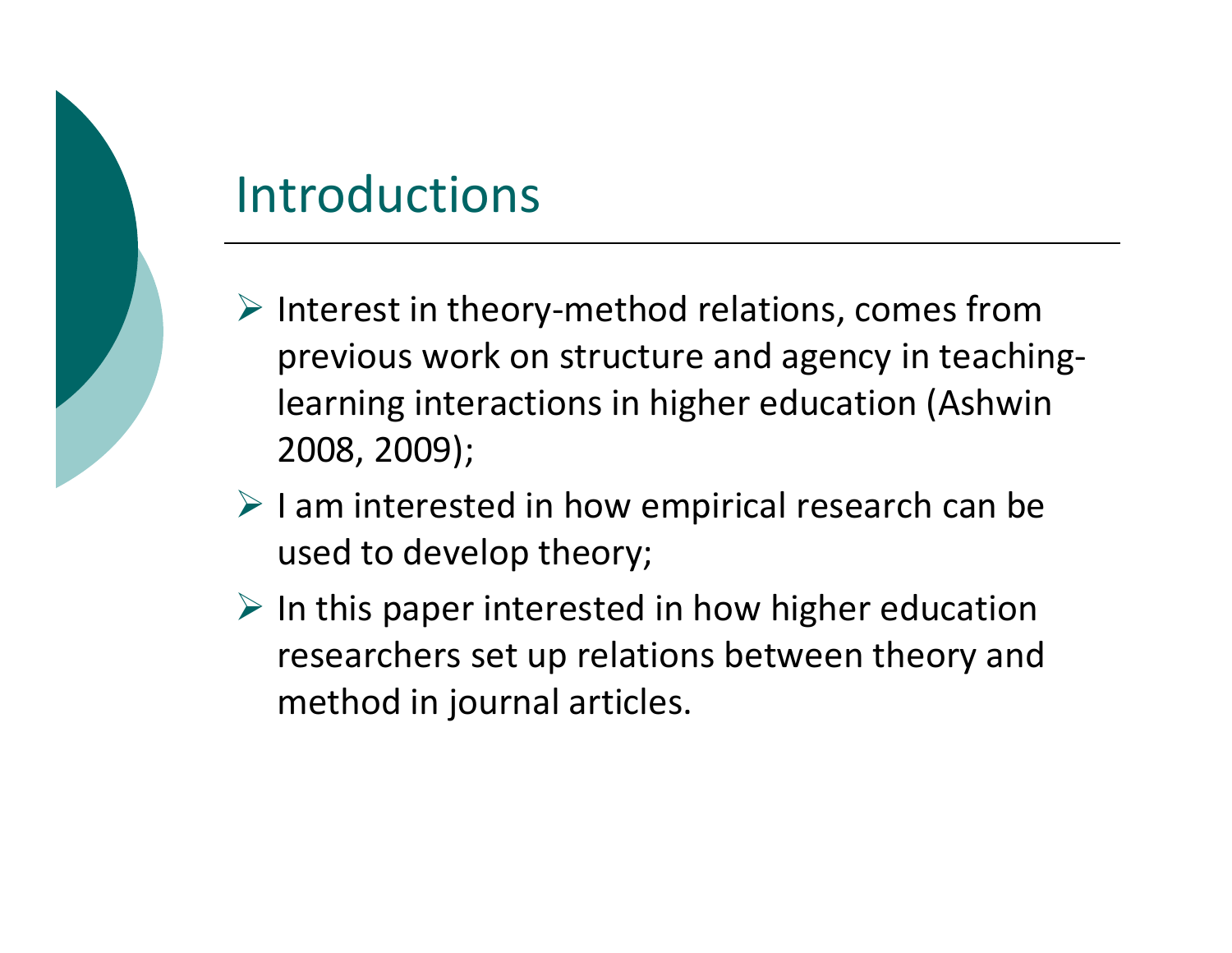# Theory in Higher Education (HE) research

There have been criticisms of the **extent** of theory use (Tight 2004, 2007), and the type of theory used (Malcolm and Zukas 2001; Haggis 2003, 2009), in HE research.

I am interested in exploring the way that the relations between theory and data are constituted in empirical HE research.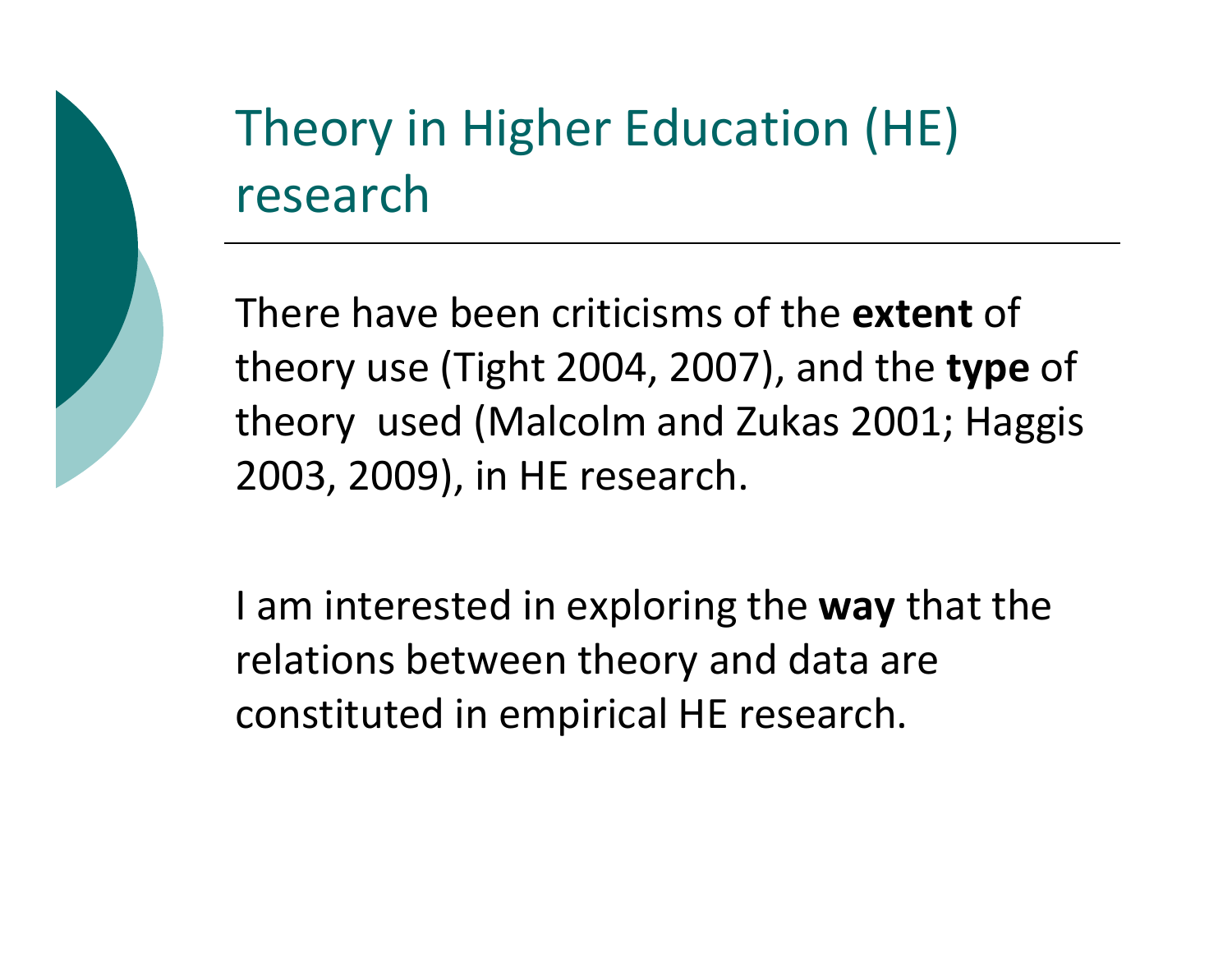#### Caveats

- $\triangleright$  I am examining how research is accounted for in HE journal articles rather than having access to the research process;
- > My argument is about collective ways of making knowledge claims rather than about the 'failings' of individual researchers;
- $\triangleright$  My argument is focused on the development of theory through empirical research – clearly HE research canhave other valuable aims;
- My argument is in the process of being developed and is intended to be provocative.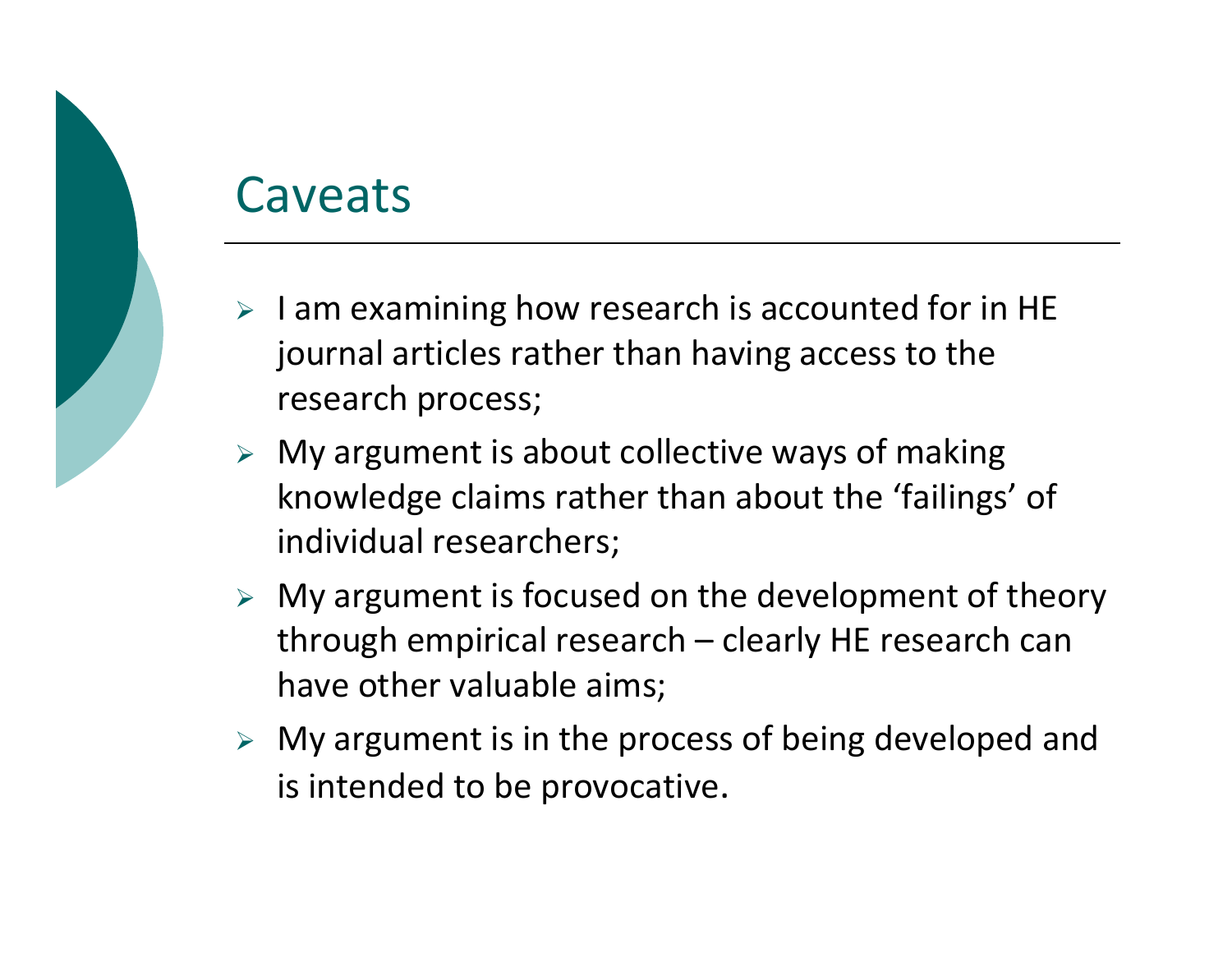# Ontology and Epistemology

- $\triangleright$  Ontology complex social world characterised by uncertainty and emergence (Sayer 1992; 2000)
- $\triangleright$  Epistemology no unmediated access to the world, can only access it through simplifying theories or concepts (Law 2004);
- $\triangleright$  All theories involve the simplification of complex reality and different theories simplify in different ways (Hammersley1996, Mol and Law 2002);
- $\triangleright$  Theories of everything not possible, rather can shift between different ways of seeing the world (Strathern2002)

(see Chapter 2 in Ashwin 2009 for further discussion)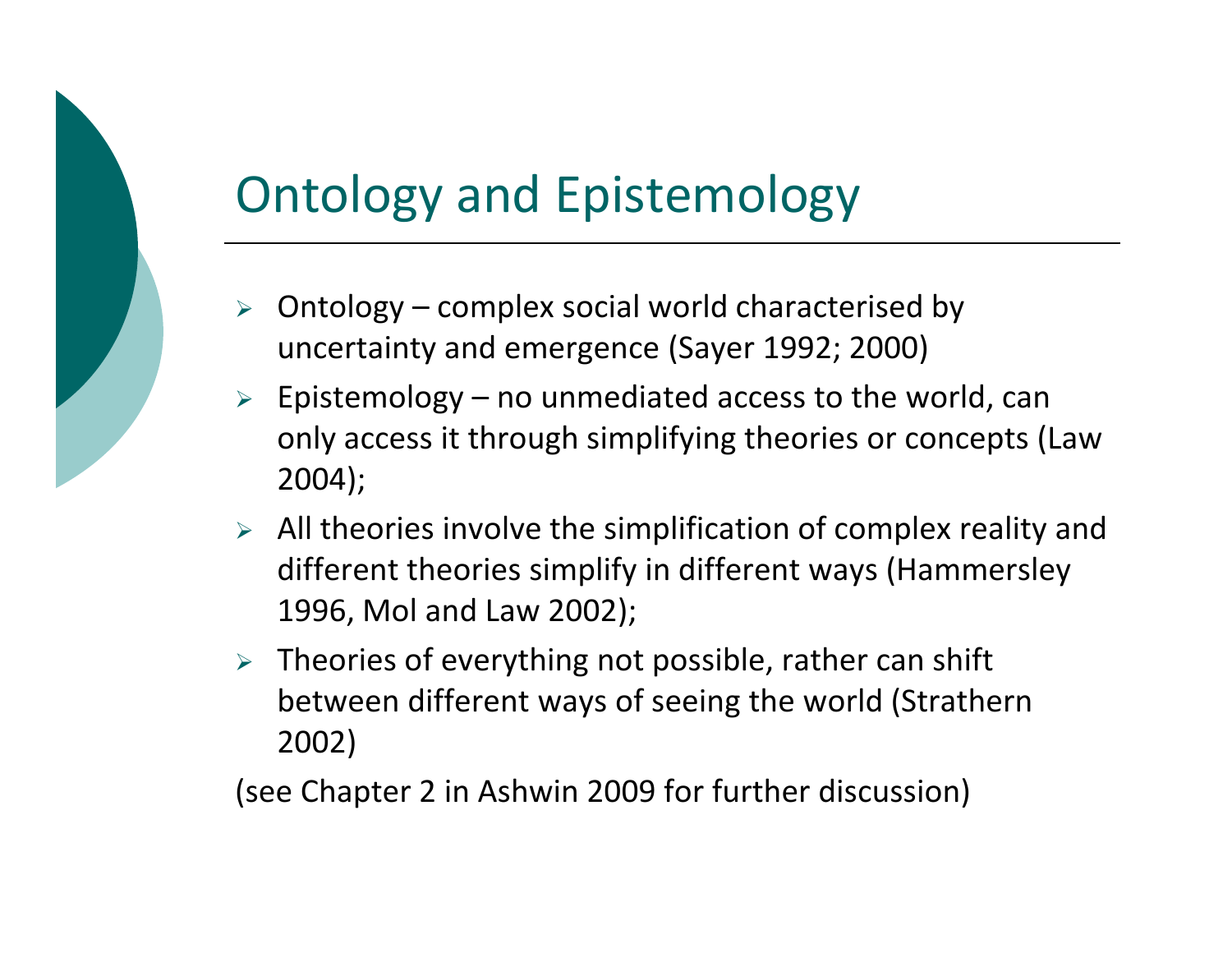

### Theory and Data

Theory and Data have multiple meaningsIn this paper:

- $\triangleright$  Theory: way of seeing your research object
- Data: simplified fragments which are generated in relation to the social world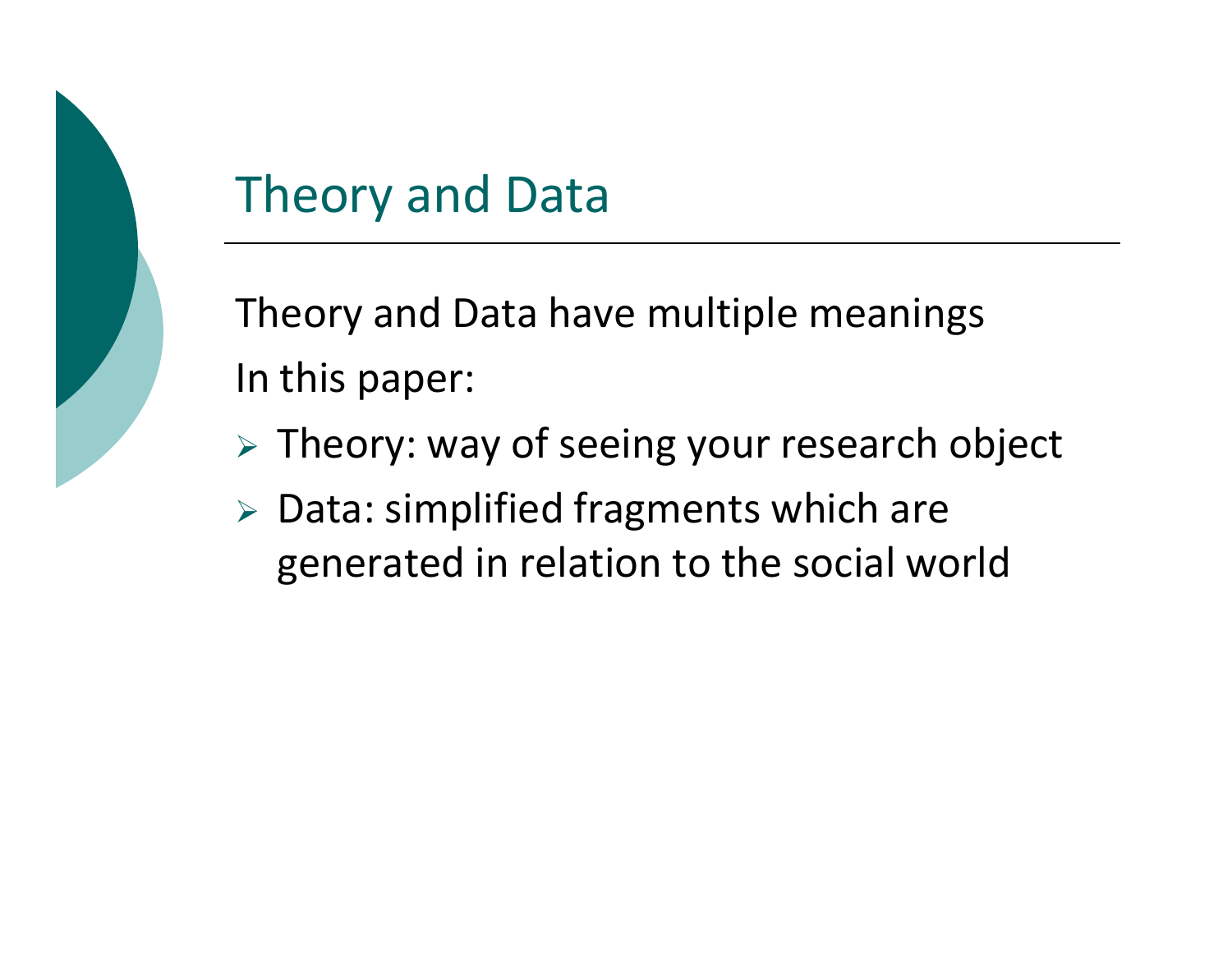# Position on the relation between theory and data 1

- Bernstein's (2000) notion of languages of description (see also Dowling 1998; Brown 2006):
	- > Internal language of description: language of conceptual models;
	- External language of description: descriptions provided by empirical data.
- Both internal and external languages of description need to be explicit and related to each other in a noncircular manner.
- $\triangleright$  This is important if empirical data is to do more than simply exemplify theory.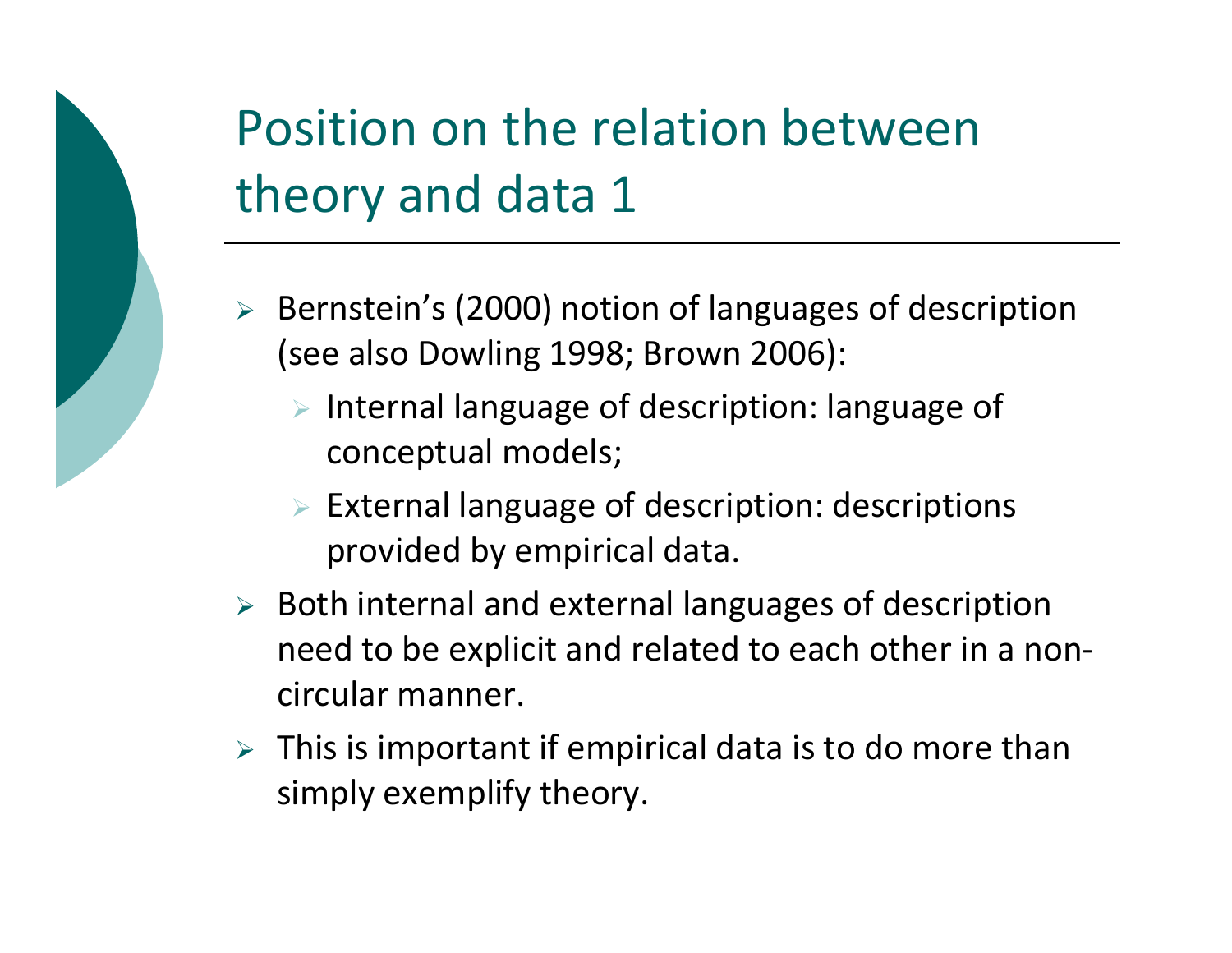# Position on the relation between theory and data 2

- $\blacktriangleright$  Using languages of description requires:
	- > Explicit conceptualisation of the research object in terms of the internal language of description - this involves adopting a position in relation to the research object;
	- $\triangleright$  An approach to data analysis that is not simply the identification of the theory within the data  $-$  thus the data needs to have space to knock against the theory;
	- $\triangleright$  A recognition that both the conceptualisation of the research object and the analysed data are abstractions and do not provide unmediated access to the 'real world'.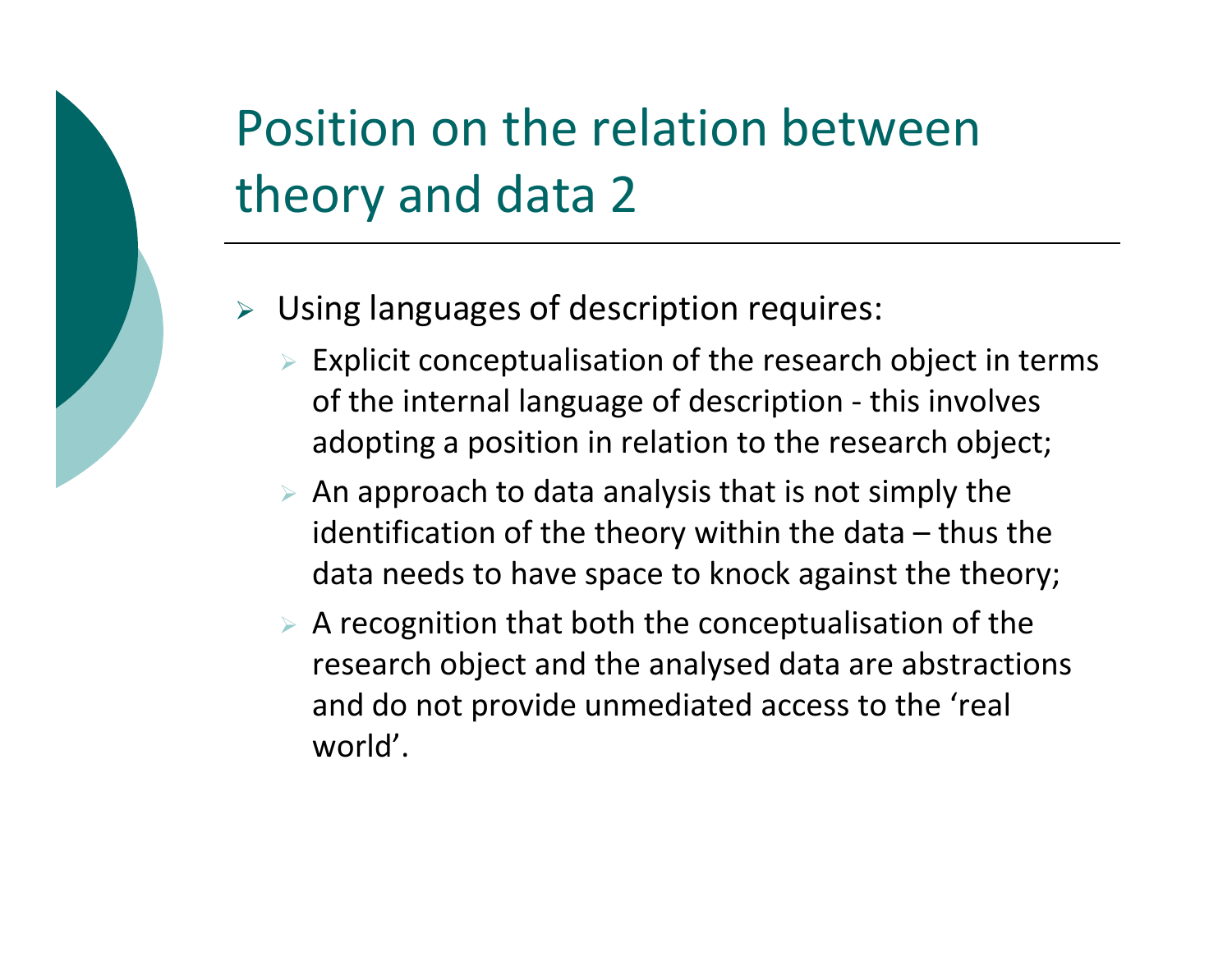## Method 1

- Examined 2008 journal articles in:
	- $\blacktriangleright$ Higher Education (non-US)
	- $\blacktriangleright$ Higher Education Research and Evaluation(non-US)
	- $\blacktriangleright$ Journal of Higher Education (US)
	- $\blacktriangleright$ Research in Higher Education (US)
	- $\blacktriangleright$ Review of Higher Education (US)
	- $\blacktriangleright$ Studies in Higher Education(non-US)
	- Teaching in Higher Education(non-US)
- $\triangleright$  Selected those articles dealing with empirical data (220 out of 292)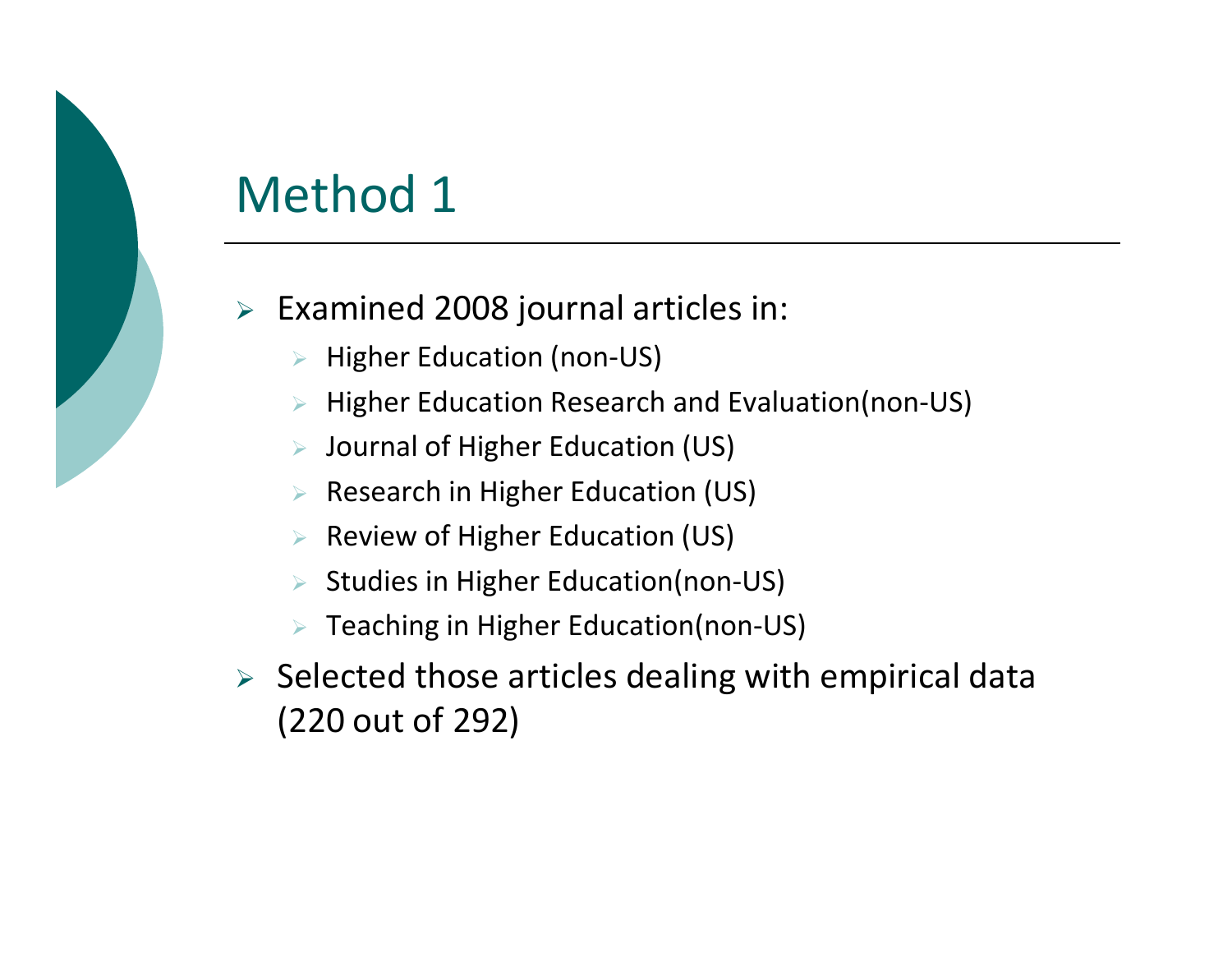#### Method 2

Types of research:

|               | Quant | Qual | <b>Mixed</b> | <b>Totals</b> |
|---------------|-------|------|--------------|---------------|
| <b>Non-US</b> | 56    |      | 18           | 146           |
| <b>US</b>     | 54    | 19   |              |               |
| Totals        | 110   | 91   | 19           | 220           |

- $\triangleright$  Examined use of theory in :
	- Conceptualisation of research object;
	- $\triangleright$  Approach to data analysis;
	- ▶ Discussion of research outcomes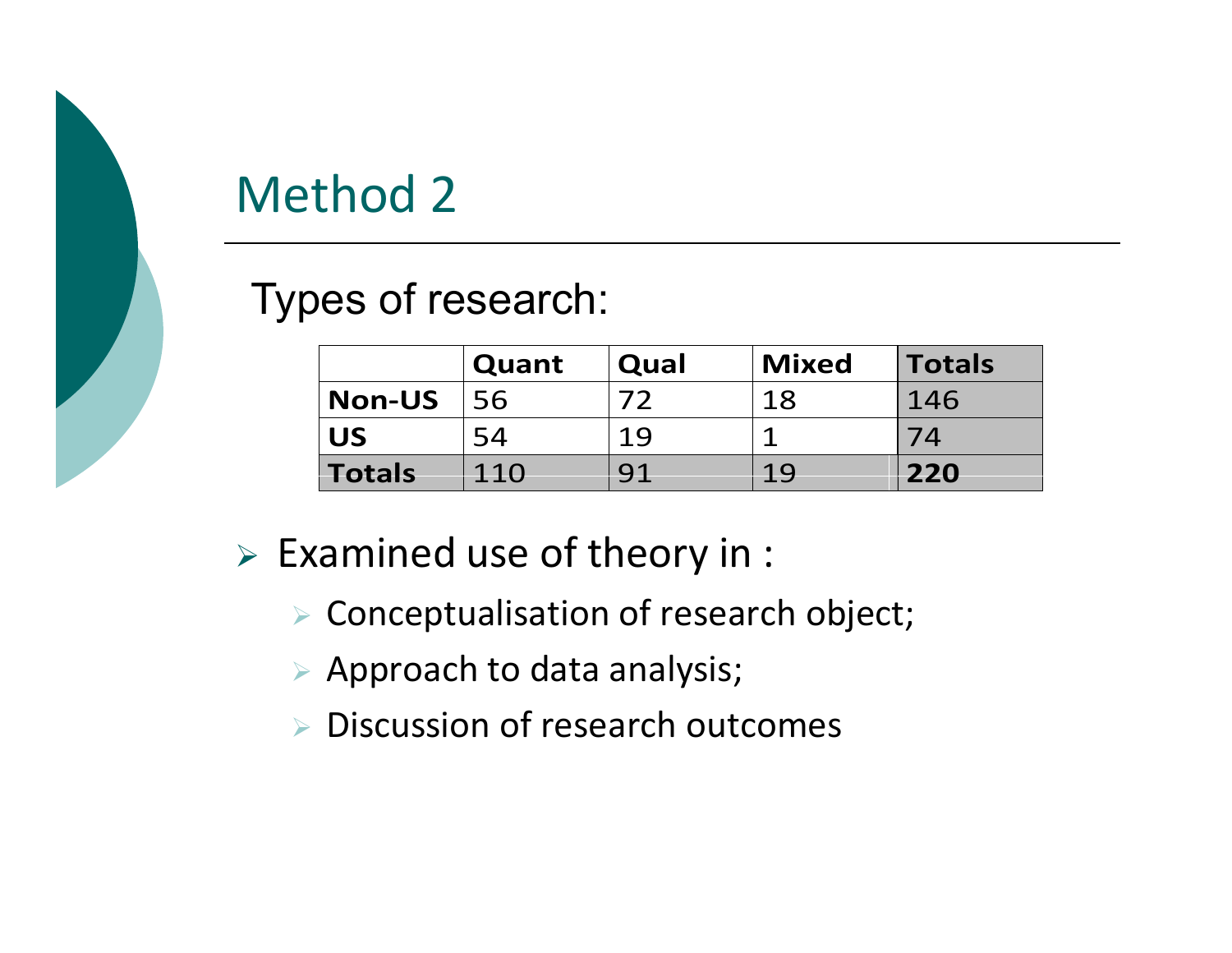### Relation 'theory' and research object

- > The majority (77%) of articles had no explicit position from which to conceptualise the research object;
- $\triangleright$  In the following slides these studies are still included but seen as using 'implicit' or 'multiple' theories;
- > 'Implicit' theories are where the previous research on the research object is discussed without the adoption of a position – more common in the non-US articles;
- 'Multiple' theories are where a number of incompatible theories are brought together without the adoption of a position – more common in the US articles.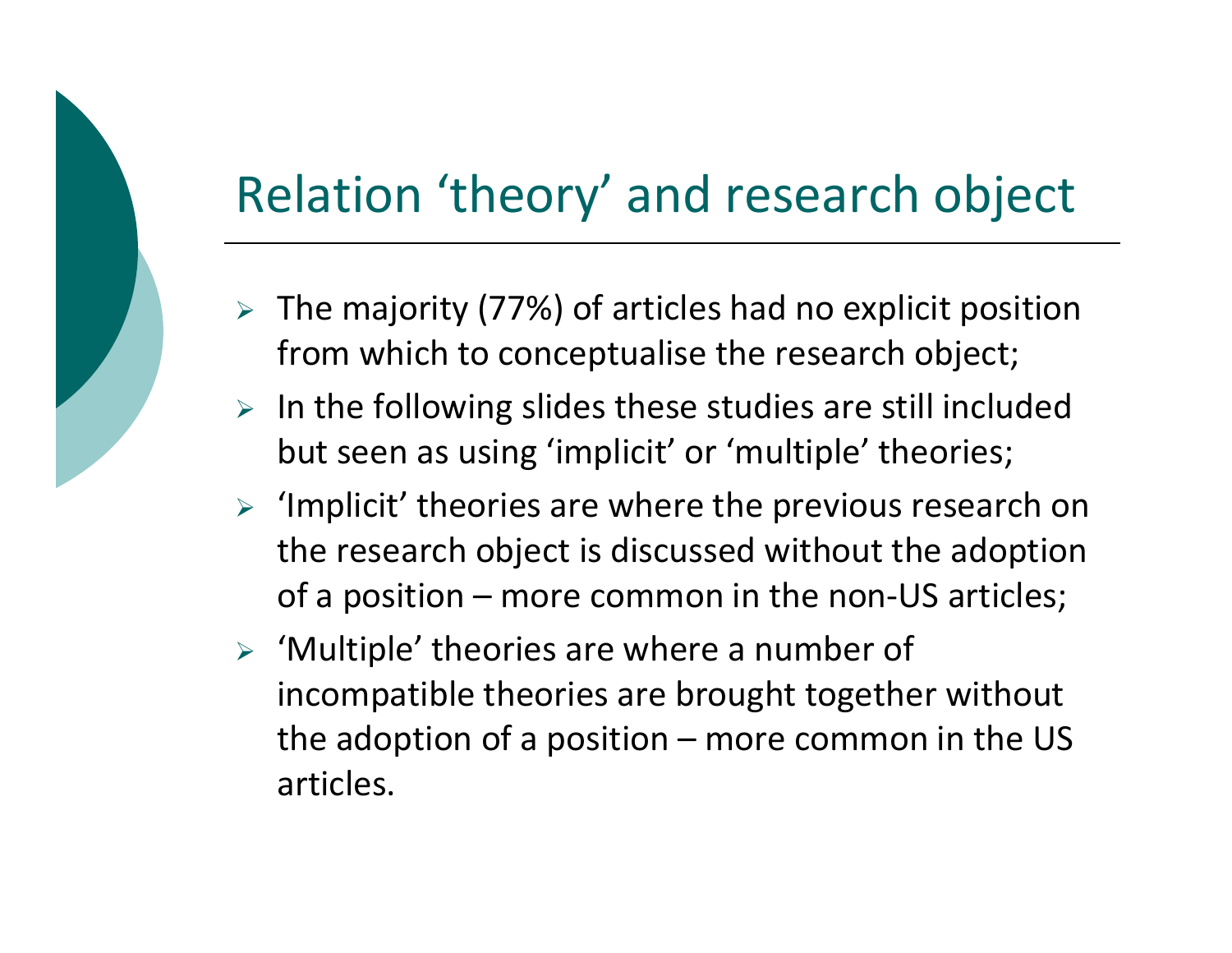# Relation 'theory' and data analysis

Of the 220 articles, in:

- > 12% no account of data analysis was given (all non-US);
- $\triangleright$  9% the account of data analysis was unclear (e.g. 'thematic analysis');
- > 53% the data analysis was based on conceptualisation of research object;
- $>$  27% the data analysis was separate from conceptualisation of research object (more common in US research)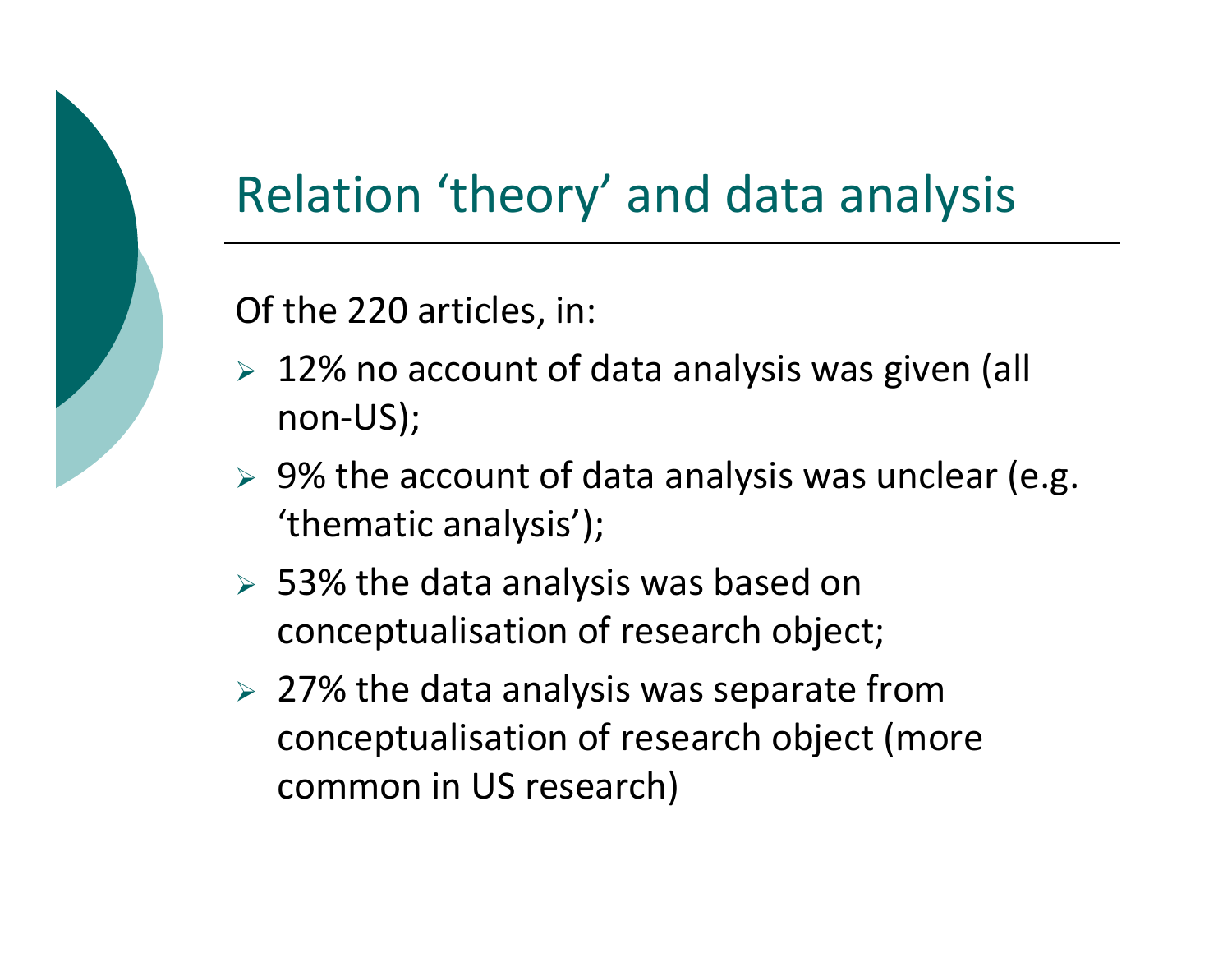

# Relation 'theory' and research outcomes

Of the 220 articles:

- > 29% had no discussion of outcomes in terms of the initial 'theory';
- > 53% used the initial 'theory' to explore meaning of the research outcomes;
- > 18% used the research outcomes to support/develop/challenge the 'theory' (more common in US research);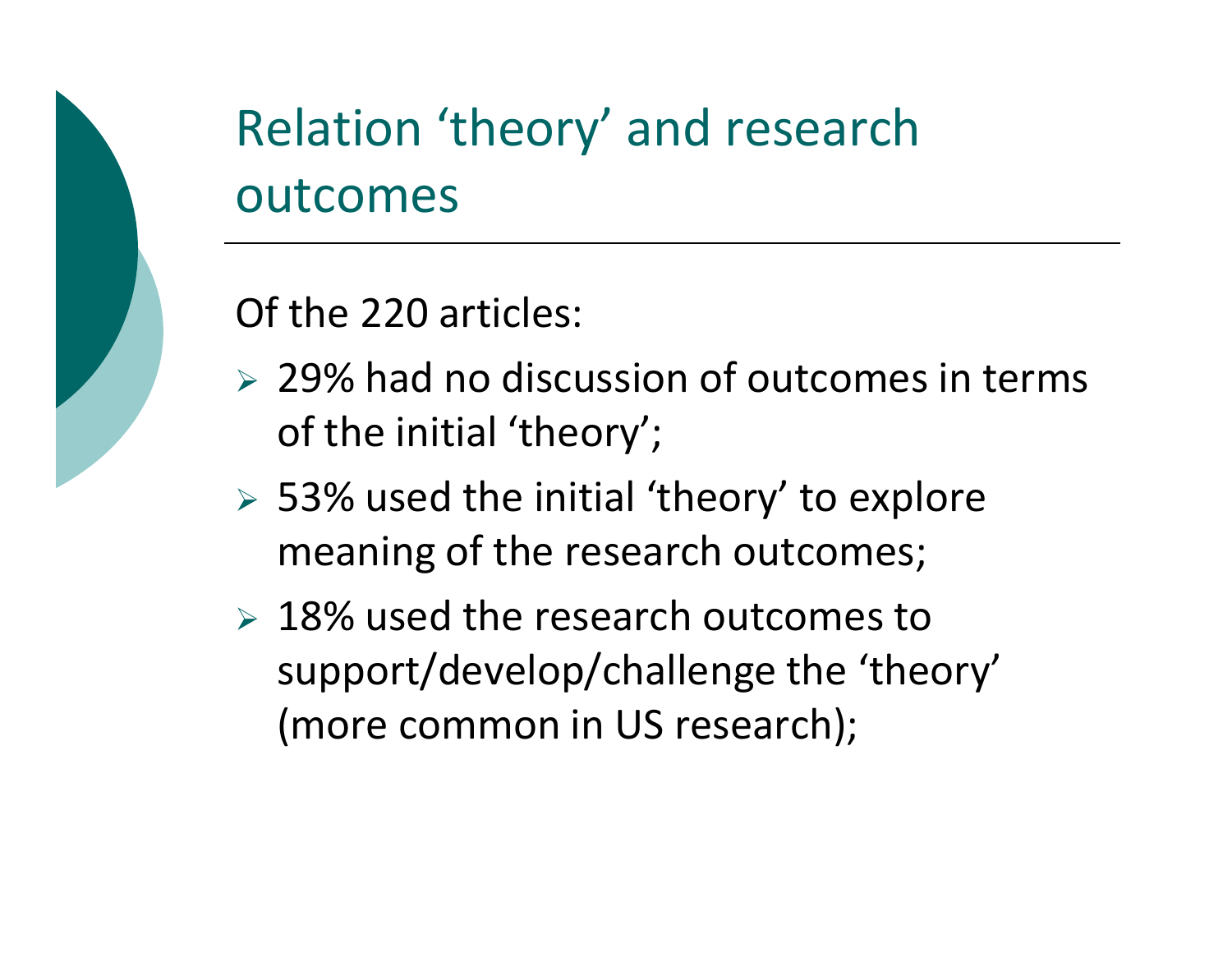### Overall paths

- $\triangleright$  Closed circles (51%)– the conceptualisation of the research object is used to analyse and explain the data;
- $\triangleright$  Incomplete circles (16%) the conceptualisation of the research object becomes 'real';
- $\triangleright$  The analysis takes over (16%)– the analysed data become 'real';
- $\triangleright$  Separate conceptualisation of research object and data analysis (14%)– the analysed data has a chance to develop theory;
- $\triangleright$  Theory used to explain data (3%)– no initial conceptualisation of research object.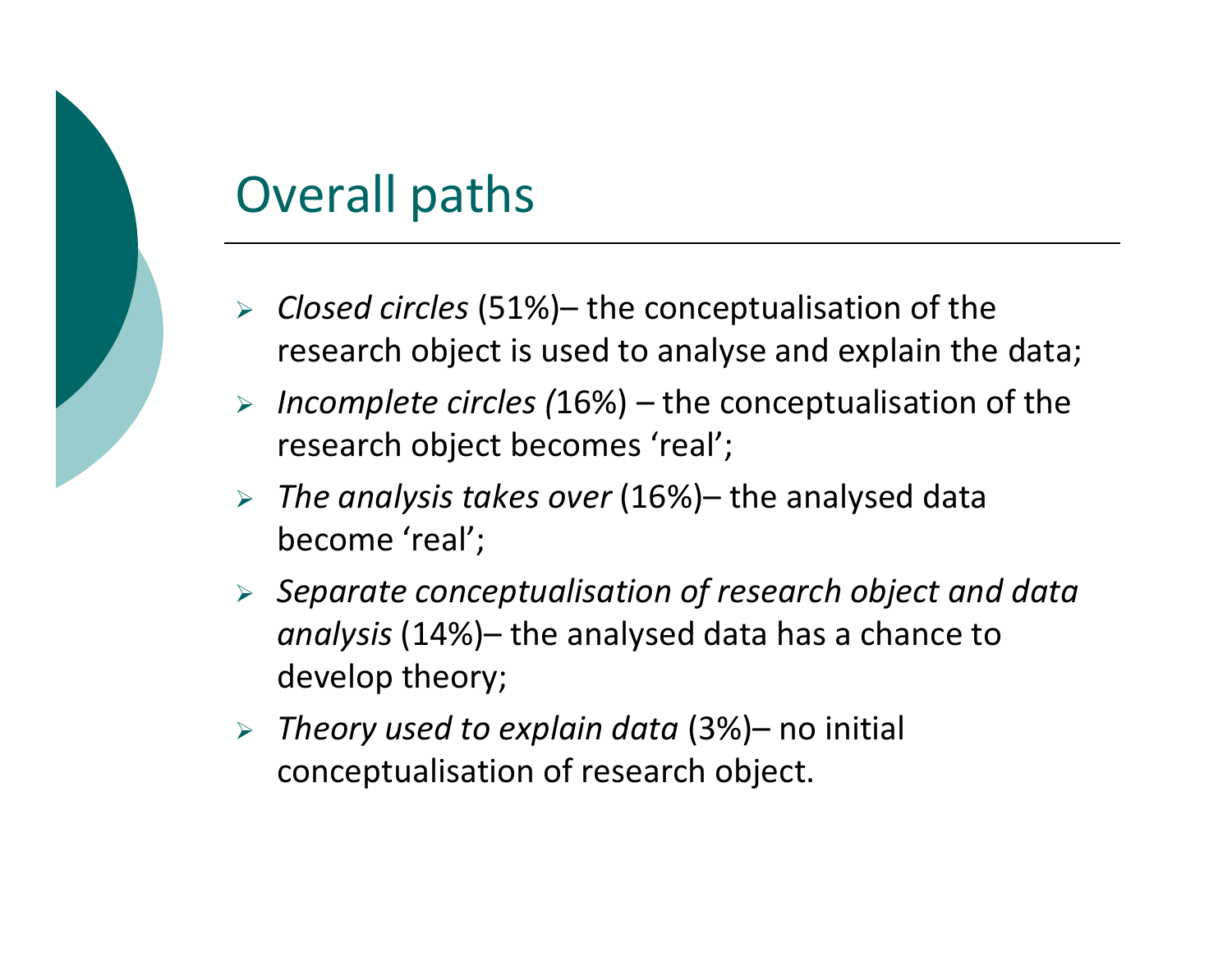

#### Provocative Conclusions

This analysis suggests a lack of reflexivity in the HE research process, as researchers fail to make explicit their positions in relation to their research objects and how this relates to their use of empirical data;

This can be argued to lead to a situation in which:

- $\triangleright$  The majority of HE research involves the exemplification rather than the development of 'theory';
- $\triangleright$  Empirical data has little chance to develop the 'initial' conceptualisation of the research object;
- $\triangleright$  Researchers appear to either ignore alternative conceptualisations of their research objects or they are tempted to develop 'theories of everything'.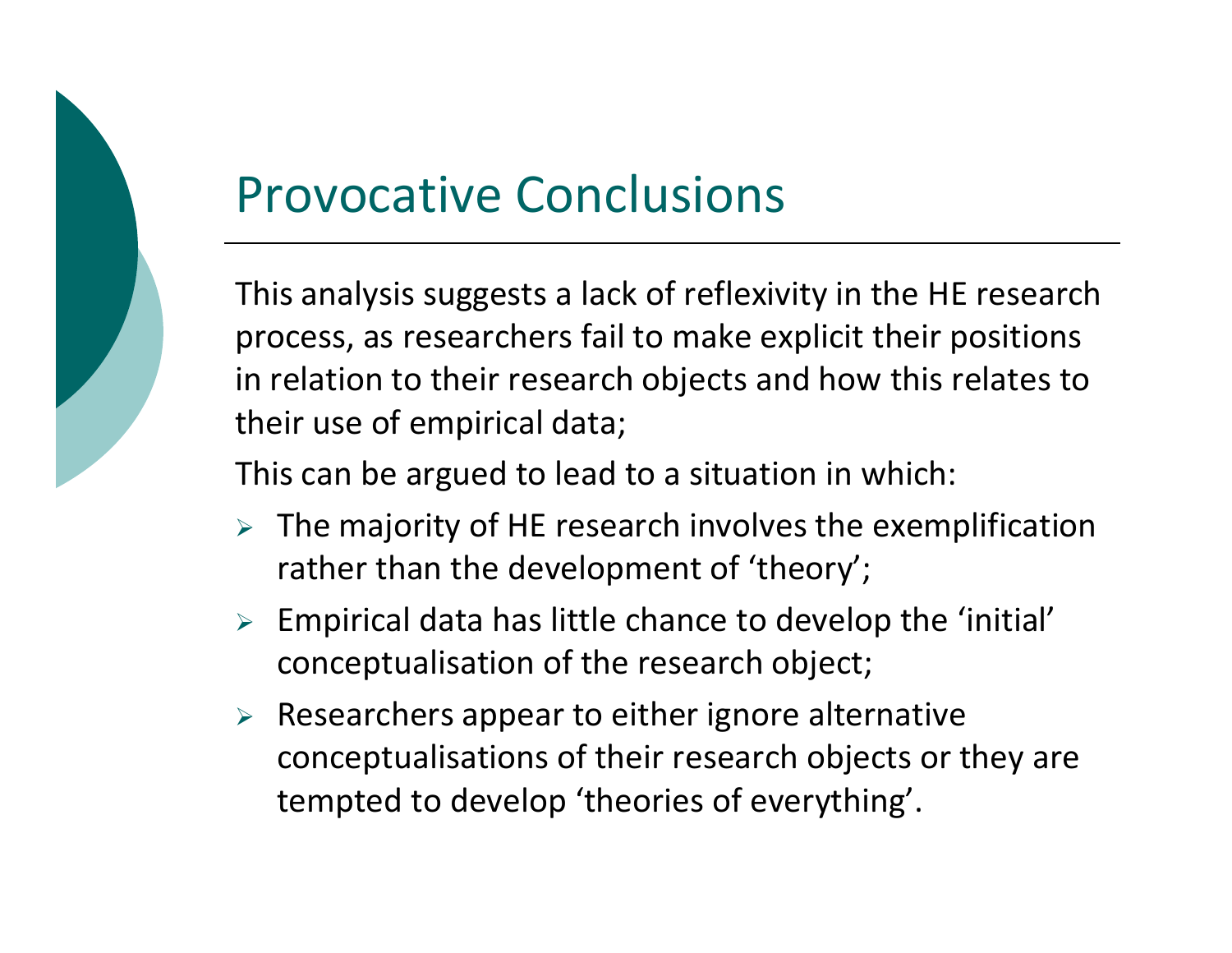# Ways forward

- $\triangleright$  The separation of conceptualisation of research object and the analysis of data –theory and methodology;
	- Multiple analyses of data;
	- $\triangleright$  Secondary data analysis;
- $\triangleright$  Examination of whether this is an issue with the way research is reported rather than conducted.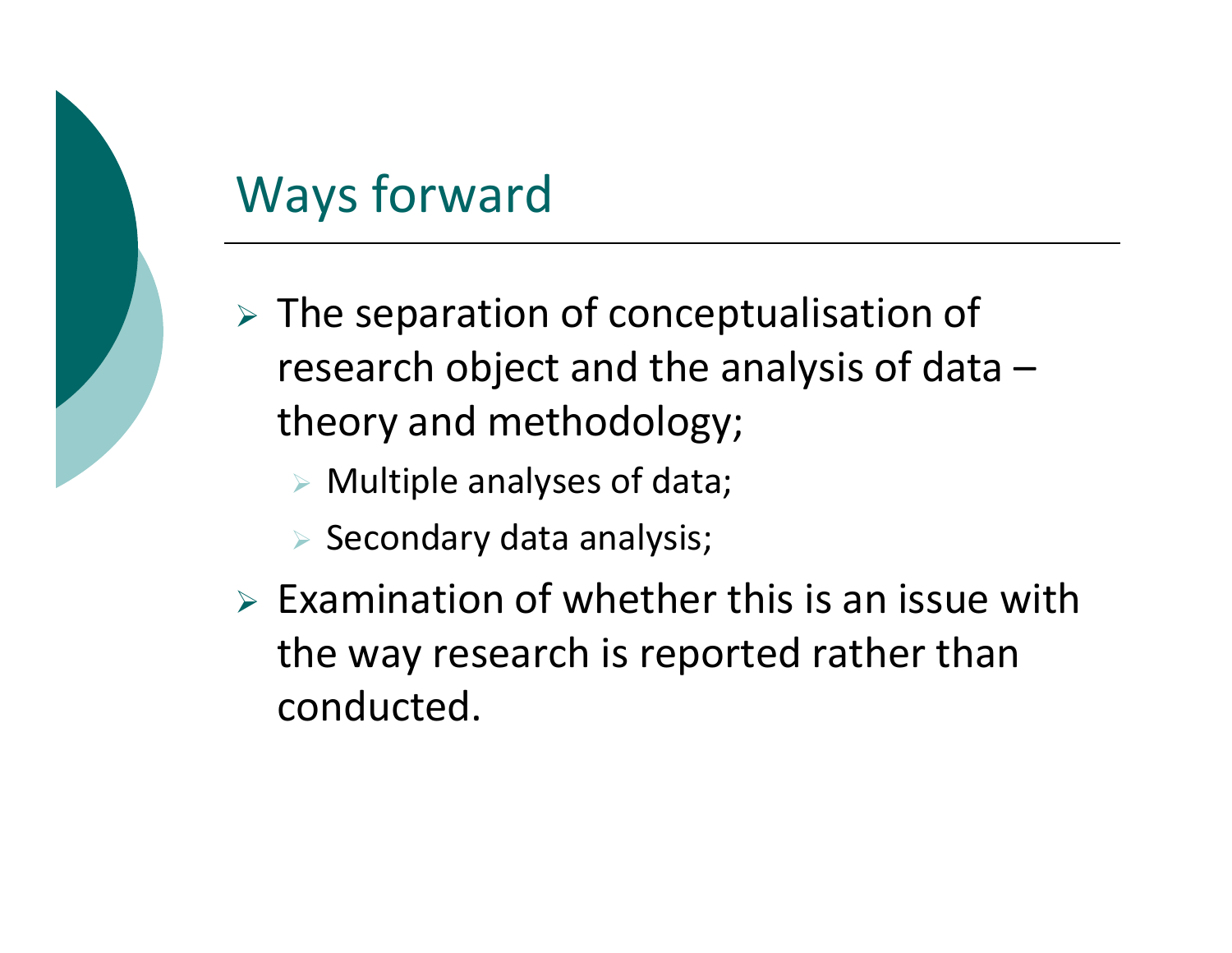#### References

Ashwin, P. (2008) Accounting for structure and agency in close-up research on teaching, learning and assessment in higher education. International Journal of Educational Research, 47, 3: 151–158.

Ashwin, P. (2009) Analysing Teaching-Learning Interactions in Higher Education: Accounting for Structure and Agency. London: Continuum.

Bernstein, B. (2000) Pedagogy, Symbolic Control and Identity: Theory, Research and Critique. Revised Edition. Oxford: Rowman and Littlefield Publishers.

Brown, A. (2006) Languages of description and the education of researchers. In R. Moore, M. Arnot, J. Beck, and H. Daniels (eds) Knowledge, Power and Educational Reform: Applying the Sociology of Basil Bernstein. London: Routledge.

Dowling, P. (1998) The Sociology of Mathematics of Education: Mathematical Myths/Pedagogical Texts. London: RoutledgeFalmer.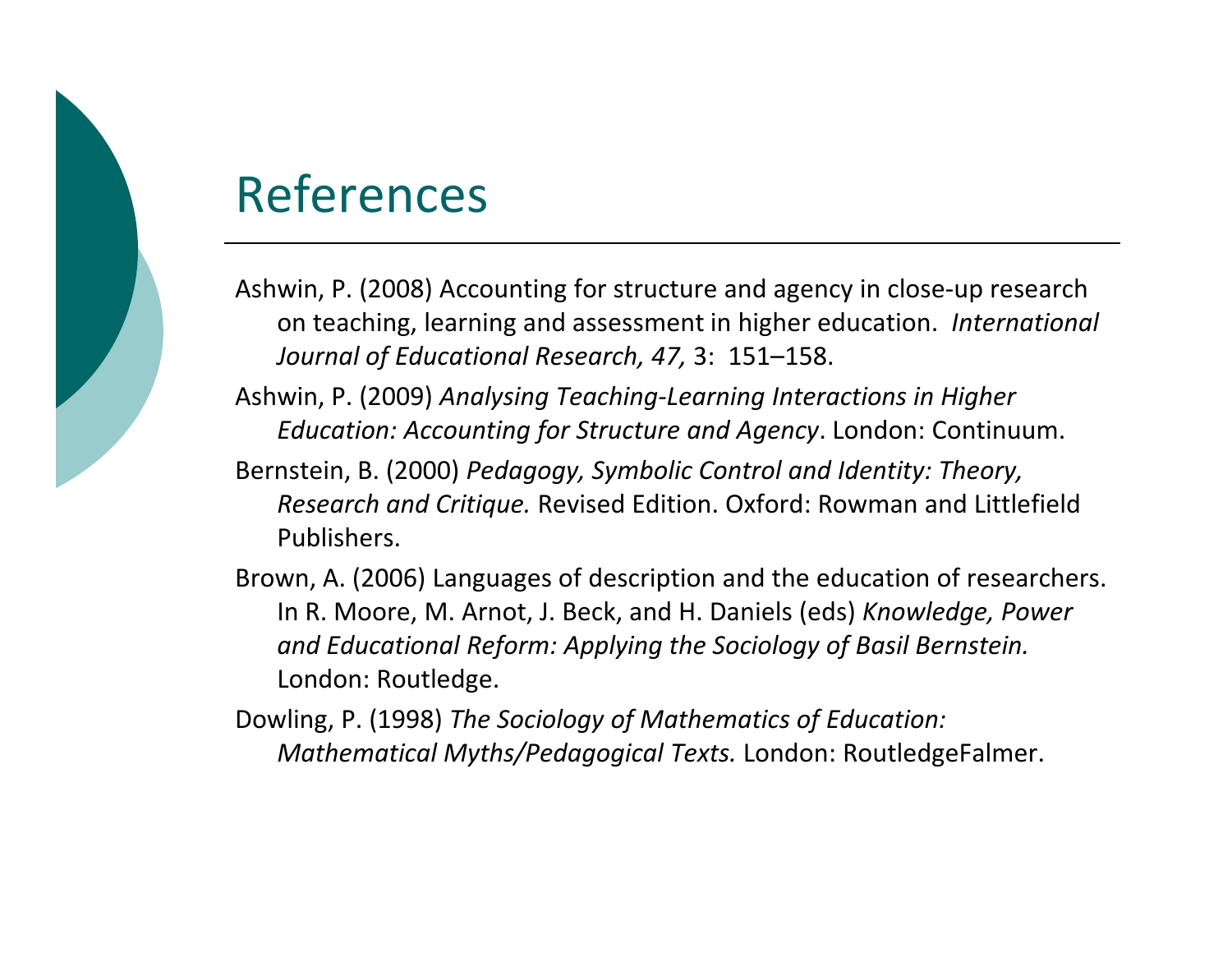Haggis, T. (2003) Constructing images of ourselves? A critical investigation into 'approaches to learning' research in higher education. British Educational Research Journal, 29, 89-104.

- Haggis T. (2009) What have we been thinking of? A critical overview of 40 years of student learning research in higher education. Studies in Higher Education 34 (4), 377-390.
- Hammersley, M. (1986) Some reflections on the micro-macro problem in the sociology of education. In M. Hammersley (ed) Controversies in Classroom Research. Second Edition. Buckingham: Open University Press.
- Law, J. (2004) After Method: Mess in Social Science Research. London: Routledge
- Malcolm, J. and Zukas, M. (2001) Bridging pedagogic gaps: conceptual discontinuities in higher education. Teaching in Higher Education, 6, 1: 33-42.